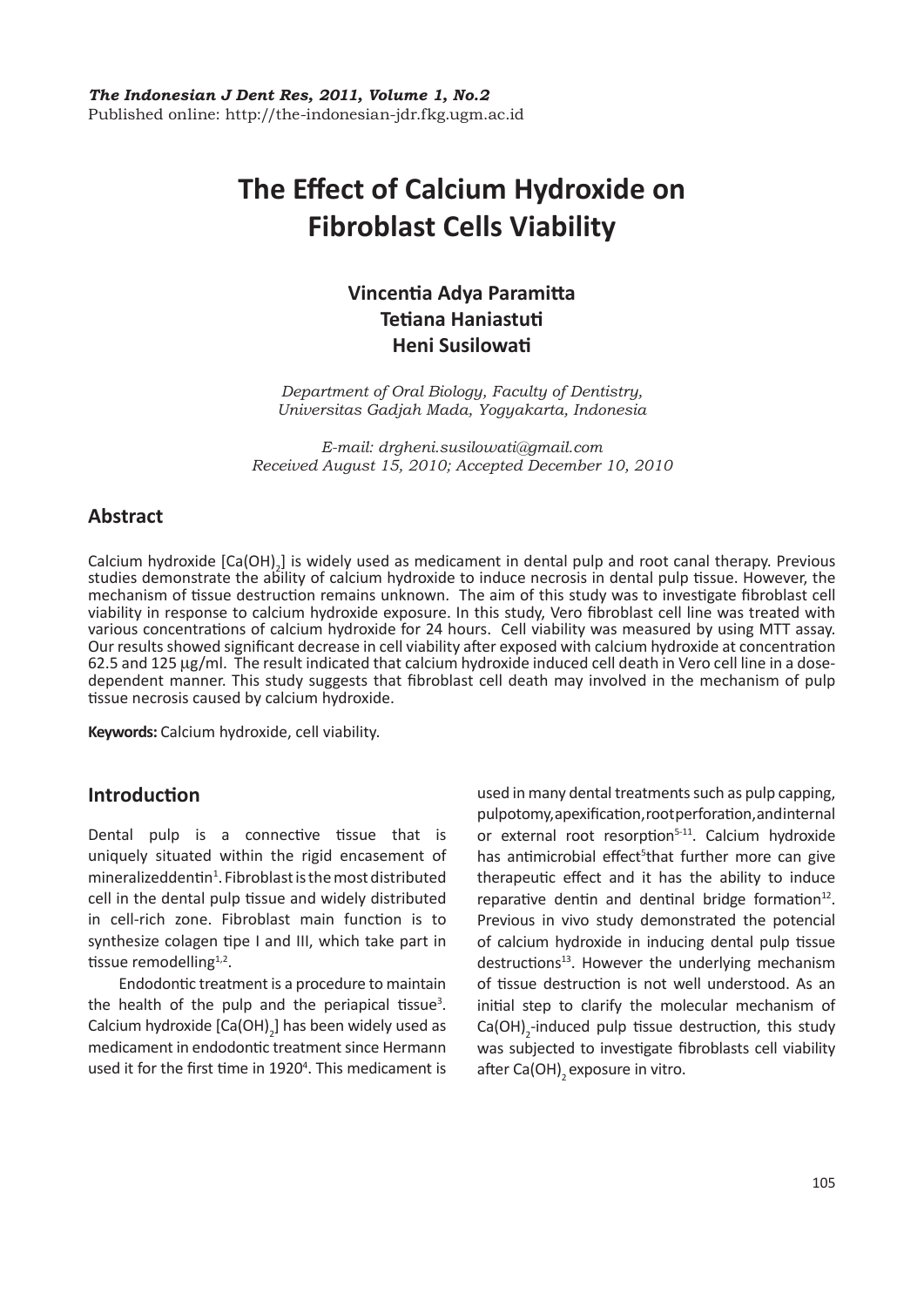#### $\overline{a}$  and  $\overline{b}$  culture medium (Gibco,  $\overline{b}$  culture medium (Gibco,  $\overline{b}$  culture medium (Gibco,  $\overline{b}$  culture medium (Gibco,  $\overline{b}$  culture medium (Gibco,  $\overline{b}$  culture medium (Gibco,  $\overline{b}$  culture **Materials and Methods**

In this study, Vero fibroblast cells were cultured and m and staal, the intrestate can were carracted and maintained in M199 culture medium (Gibco, Paisley, maintained in M155 cantale medium (Gibco, Palsie),<br>UK) suplemented with 10% fetal bovine serum Gibco), 2% penicillin and streptomycin (Gibco), 2% penicillin and streptomycin (Gibco), (Gibco), 2% perficiling and streptomyent (Gibco), and 0.5% fungizone (Gibco). The confluent culture and 0.5% rangizone (dibco). The comment candier was harvested and plated into 96 wells plate for overnight incubation at 36°C. The first group of cells<br>(2004) With With various concentrations of calcium hydroxide in  $(2 \times 10^4 \text{ cells/well})$  was then treated with various  $(2 \times 10^4 \text{ cells/well})$ concentrations of calcium hydroxide (62.5µg/<br>
1975, whereasand as left untreated as left untreated as left untreated as left untreated as left until concentrations of calcium hydroxide (62.5μg/<br>ml, 125μg/ml, and 250μg/ml), where as another one was left untreated as a negative control. Each concentration of calcium hydroxide was added to the cells and incubated for 72 hours in 5%  $CO_2$ , 37°C. All treatment was performed in 5 replications. Cell of Vero fibroblast cells viability<sup>13</sup>. viability was then measured by using MTT assay. The following equation was used to find the percentage and 0.5% fungizone (Gibco). The was harvested and plated into 96 wells pla (Sixce),  $2\pi$  performing and streptonly entropy, and 0.5% fungizone (Gibco). The confluent culture<br>vise homested and plated into 06 yiells plate for G. The content<br>Us into the first was harvested and plated into 96 wells plate for<br>group of cells we might incubation at 50 c. The mist group of central  $\sqrt{2} \approx 4.04$  call  $\sqrt{2} \approx 4.04$  $(2 \times 10^{\circ}$  cells/well) was then treated with various  $\frac{1}{2}$  is supply that included with  $\frac{1}{2}$  fetal boxines in the  $\frac{1}{2}$ inamitamed in M199 culture medium (Gibco, Paisley,<br>..... (Gibco), and other the confluent of the confluent (Gibco). The confluent control of control or control of control or control or control or control or control or control or control or control or control or control or contro cubco), 2% penicului and streptomycin (Gibco),

$$
Viability (\%) = \frac{OD \text{ in treated group}}{OD \text{ in negative control group}} \times 100\% \tag{1}
$$

 $T_{\rm eff}$  determine whether the treatment of calcium  $T_{\rm eff}$ *OD = optical density OD = optical density OD = optical density*

To determine whether the treatment of calcium hydroxide had significant effect on the cell viability, the data were analyzed by using one-way analysis of variance (ANOVA). The Post-Hoc least significant **Results and Discussion** significance of difference among groups. significance of difference among groups. significance of difference among groups. significance of difference among groups. difference (LSD) test was done to determine the difference (LSD) test was done to determine the difference (LSD) test was done to determine the difference (LSD) test was done to determine the

# The result obtained in this study is presented in **Results and Discussion Results and Discussion Results and Discussion Results and Discussion**

The result obtained in this study is presented in Figure The result obtained in this study is presented in Figure<br>1. and Table 1. The results of ANOVA demonstrated indicating that calcium hydroxidemight have ability demonstrated a significant decrease in cell viability demonstrated a significant decrease in cell viability a significant decrease in cell viability after exposed  $\frac{1}{2}$  showed a significant difference (p.0.05), multiplied that control hydroxide might have ability to made cen death. In addition, Foschiol LSD test showed a significant difference  $(p\sim 0.03)$  between control  $t = 1250$  with an or the treated groups. The group a significant accrease in cent viability after exposed<br>with calcium hydroxide (p<0.05), indicating that with calcium hydroxide (psoloo), maleating that to induce cell death. In addition, Post-Hoc LSD test to induce cell death. In addition, Post-Hoc LSD test showed a significant difference (p<0.05) between showed a significant difference (p<0.05) between a significant unicidities (ps0.03) between control group with an or the treated groups. The  $s$  if early with  $\alpha$  showed a significant difference with the groups  $\alpha$  $t = \frac{1}{250}$   $t = 1.5$   $t = 250$   $t = 1.1$   $t = 1.0$ group with an or the treated groups. The group showed a significant difference with the groups tracted with a significant difference with the groups treated with  $1250$ 1 and Table 1. The results of ANOVA demonstrated a significant decrease in cell viability after exposed with calcium hydroxide  $(p<0.05)$ , indicating that calcium hydroxide might have ability to induce cell death. In addition, Post-Hoc LSD test showed a significant difference (p<0.05) between control group with all of the treated groups. The group treated with 62.5μg/ml calcium hydroxide showed 125μg/ml and 250μg/ml. No significant difference

was found between the group treated with calcium hydroxide 125 μg/ml and 250 μg/ml. and 250 µg/ml. and 250 µg/ml. and 250 µg/ml.



almost hundred percent living cells. The treatment of various concentrations of Ca(OH)<sub>2</sub> caused cell **death in dose-dependent manner (p<0.05). The data** were presented as means  $\pm$  SD of representative *experiments.* **The untreated cells showed almost**  $\alpha$ **as means ± SD of representative experiments. Figure 1. Calcium hydroxide induced cell death in Vero fibroblast cells. The untreated cells showed hundred percent living cells. The treatment of various hundred percent living cells. The treatment of various fibroblast cells. The untreated cells showed almost hundred percent living cells. The treatment of various** 

<sup>1</sup> streated with the largest concentration of calcium group with the largest concentration of calcium hydroxide (250 µg/ml) has the lowest percentage The increasing concentration of viable cells. The increasing concentration of the calcium hydroxide added to the cells caused calcium hydromics decrease to the cells decrease in the percentage of viable Vero cells. Figure 1 and Table 1 demonstrate that the group **concentrations of Ca(OH)2 caused cell death in dose-**<sup>m</sup> Figure 1 and Table 1 demonstrate that the **present as a set of**  $\mathbf{p}$ **concentrations of Ca(OH)2 caused cell death in dose-Figure 1 and Table 1 demonstrate that the group** calcium hydroxide added to the cens caused percentage of viable verbicals.  $\overline{a}$ 

There are many types of preparation of calcium hydroxide used in dentistry. The types are available hydroxide used in dentistry. The types are available as points, setting, and non-setting<sup>14</sup>. Pure calcium hydroxide preparation was used in this study. The hydroxide preparation was used in this study. The result of this study showed that  $Ca(OH)_{2}$  might have used in the types are available used in dentistry. d ability to induce fibroblast cell death. The result at revealed that calcium hydroxide at concentration of  $\frac{1}{2}$  62.5  $\mu$ g/ml or higher might cause cell death in Vero d fibroblast cells. This phenomenon may have clinical ol implications as calcium hydroxide is widely used in p dental treatments<sup>4</sup>. The reported clinical evidence d provides factual information about the cytotoxic  $\mathsf{ch}$  effect of this medicament<sup>13</sup>, but little is known about the underlying molecular mechanisms. viable Vero cells. the cells caused in the cause of the cause of the collection as politis, scitting  $T$   $\alpha$  are preparation was used in this study. The result of this study showed that  $\text{Ca(OH)}_{2}$  might have  $\text{Ca(OH)}_{3}$ concentration of the calcium hydroxide and the calcium hydroxide added to the calcium hydroxide and the calciu<br>Hydroxide and to concentration of the calcium hydroxide and the calcium of the calcium of the calcium of the c the cells caused in defitistive line types are available. as points, setting roxide preparation was used in this study. The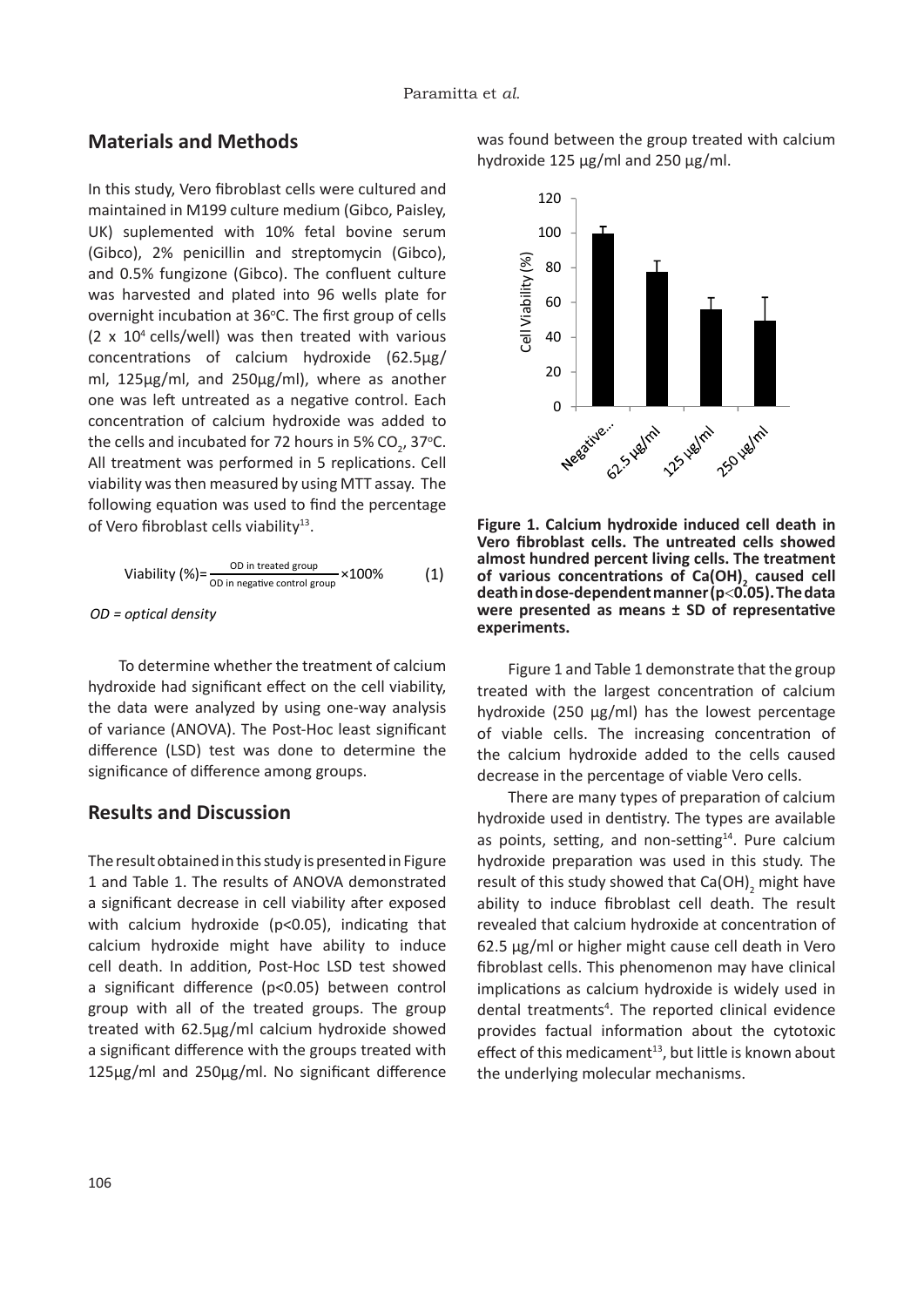**Table 1. Means and standard deviations of the percentage of fibroblasts cell viability after calcium hydroxide treatment.**

| <b>Groups</b>                 | Cell Viability $(\%) \pm SD$ |
|-------------------------------|------------------------------|
| <b>Negative Control</b>       | $99.842 \pm 4.014$           |
| Ca(OH) <sub>2</sub> 62.5µg/ml | $77.59 \pm 6.525$            |
| Ca(OH), 125 µg/ml             | $56.206 + 6.595$             |
| Ca(OH), 250 µg/ml             | $49.49 + 13.530$             |

Fibroblast cell death mechanism induced by calcium hydroxide in this study has not been clarified. It was probably caused by the alkaline pH of calcium hydroxide, which is almost 12.5-12.8<sup>15</sup>. Based on the previous in vitro study, pure calcium hydroxide has high initiation  $pH<sup>14</sup>$  and that the hydroxyl ions are easily released in pure calcium hydroxide than in other preparations<sup>16</sup>. The pH can influence some of the cellular process such as cell metabolism, the changes of the cell's shape and mobility, the adjustment of transportation process and cell growth, cell proliferation and growth, conductivity and transport through the cell membrane, and isoosmotic cellular volume<sup>17</sup>.

The cell death mechanism caused by high alkaline condition is not clearly known, but the previous study demonstrated that mitochondria took an important part in this cell death mechanism. The mitochondrial damage was the initiation of cell death mechanism caused by alkaline condition. This condition induced the increase of mitochondrial trans-membran potential leading to the disfunction of mitochondria. Under normal condition, mitochondria is responsible for cell respiration and therefore maintains the proton gradient. The application of calcium hydroxide may cause an alkaline condition, and it may attract the proton away from mitochondria. The mitochondria adapts by increasing respiration which leads to the increase of radical superoxide. Under these circumstances, the level of mitochondrial trans-membrane potential elevation causes the increase of superoxide diffusion from cytosol to the mitochondrial membrane18. Another study suggests that the increasing radical superoxide may cause

the de-energization of mitochondria and loss of energy stores, peroxidation, and disruption of lipid membranes, direct DNA damage, and activation of transcriptional factor sactivation of protein-1 (AP-1) and *nuclear factor kappa beta* (NF-κB) both of which promote transcription of cytokines and have been associated with induction of apoptotic cell death<sup>19</sup>.

There may be complicated molecular pathways involved in calcium hydroxide-induced cell death. It was reported that calcium hydroxide is able to induce the increase of intracellular calcium ion in  $Ca(OH)_{2}$ -pretreated human pulp cells<sup>20</sup>. In fact the increase in intracellular calcium level can generate board spectrum of cellular processes $21$ .

# **Conclusion**

From our study it isconcluded that in vitro application of calcium hydroxide at certain concentration may cause fibroblast cell death, which may in part involve in pulp tissue destruction.

## **Acknowledgements**

We would like to thank Mrs. Istini for the help during the experiment and also the staff of the Integrated Research and Testing Laboratory (LPPT) Unit II, Universitas Gadjah Mada, where this experiment was conducted.

## **References**

- 1. Okiji T. 2002. Pulp as a connective tissue.In: Hargreavers, Goodi HE, Ed. *Seltzer and Bender's Dental Pulp*. Chicago: Quintessence Publishing Co.Inc.: 95-122.
- 2. Ferreira ANS, Silveira L, Genovese WJ, de Araújo VC, Frigo L, de Masquita RA, Guedes E. 2006. Effect of Gas laser on reactional dentinogenesis induction in human teeth. *Photomed Laser Surg 24*(3):358-65.
- 3. Harty FJ, Ogston R. 1993. *Kamus Kedokteran Gigi*. Penerbit Buku Kedokteran EGC.
- 4. Stanley H. 2002. Calcium hydroxide and vital pulp therapy. In: Hargreavers, Goodi HE, Ed. *Seltzer and Bender's Dental Pulp*. Chicago: Quintessence Publishing Co.Inc.: 309-24.